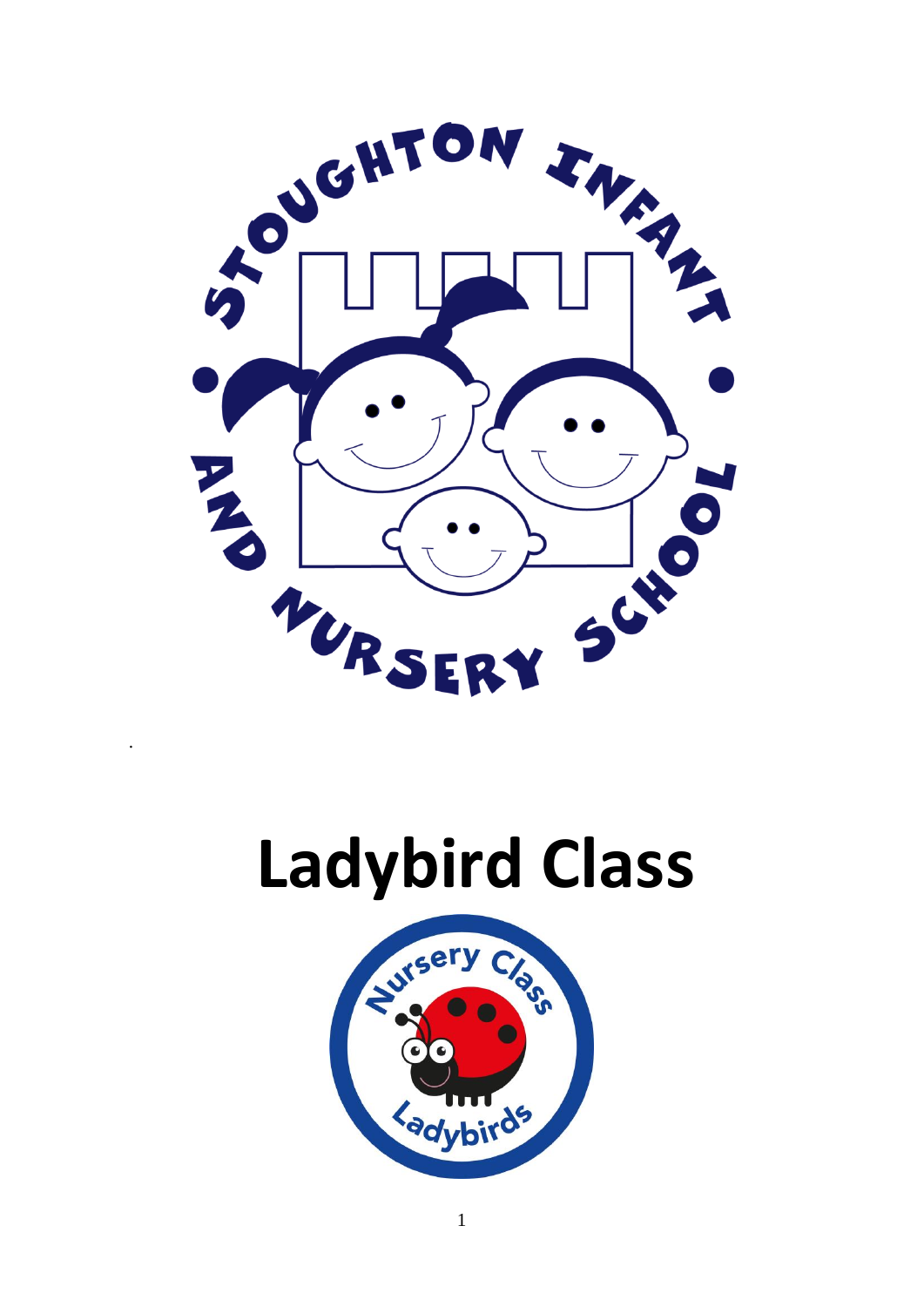#### **Welcome**

At Stoughton Nursery we aim to be friendly, approachable and helpful. We create an environment which we hope will stimulate and encourage your child. In Ladybird Class your child will develop their confidence, independence and positive self-esteem, providing a sound basis on which to build all future learning.



**Rebecca Coles Nursery Teacher**

**Our Team**



**(M-W) Susie Hanlan Nursery Teacher) (W-F)**



**Emma Holt Nursery Assistant**



**Lissa Loveday Nursery Assistant**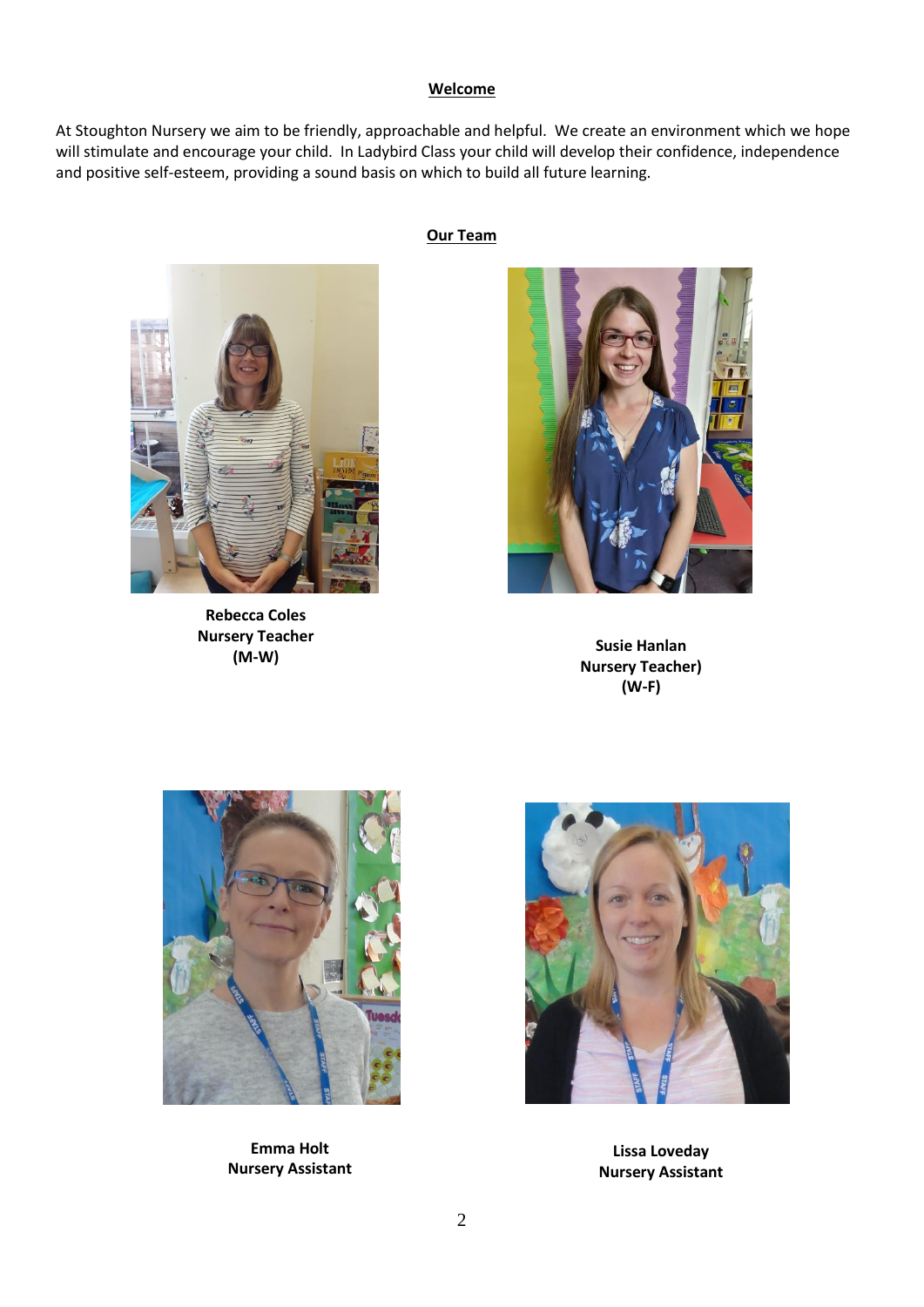#### **Nursery Sessions**

| Full time children (30 hours):        | Monday - Friday 8.50-2.50                                                                                                                   |
|---------------------------------------|---------------------------------------------------------------------------------------------------------------------------------------------|
| Monday-Wednesday children (15 hours): | Monday and Tuesday 8.50-2.50<br>Wednesday 8.50-11.50 (go home for lunch)                                                                    |
| Wednesday-Friday children (15 hours): | Wednesday 11.50-2.50 (children need to have an early lunch on<br>Wednesdays before they arrive at nursery)<br>Thursday and Friday 8.50-2.50 |

Each child is assigned to a Key Person who will work alongside them to make them feel secure, extend their own learning experiences and be aware of the next steps in their development. This person is responsible for maintaining the child's online profiling system (Tapestry). Parents are encouraged to share any concerns or achievements with their child's Key Person or any other member of the nursery team.

## **Typical Nursery Day**

- 8.50 Open door and registration
- 9.15 Carpet time-daily input
- 9.30 Free flow inside and outside (within this time there will be an adult led focus activity and group times)
- $\bullet$  11.25 Tidy up
- 11.30 Carpet time/getting ready for lunch
- 12.00-1.00 lunchtime/outside play
- 1.00-1.15 Register and Story time
- 1.20 Free flow inside and outside (within this time there will be an adult led focus activity and group times)
- 2.10 Tidy up time
- 2.20 Carpet time
- 2.40 Get ready for home time
- 2.50 Nursery finishes

## **Drink/Snack Time**

- Please could your child bring a named water bottle into nursery each day.
- Milk and water are available inside and outside for children to help themselves to throughout the day.
- Children can also help themselves to a fruit snack.
- We ask for fruit donations once a week for part time children and twice a week for full time children.

#### **COIN – Bees**

- We have a pre-school speech and language unit at Stoughton catering for seven children with specific needs in this area.
- They join us for part of our morning session at nursery for approximately one hour per day (10.00-11.00) and also for P.E.
- We often share resources with the Language Unit and share planning ideas. Bees also join us for our Christmas concert and other celebrations.

## **Clothing**

- Uniform-children need to wear a red nursery polo shirt and a school jumper. Please see our [school website](https://www.stoughton.surrey.sch.uk/school-uniform) where you will find a link to Stevensons School Uniform Outfitters in Burpham.
- Comfortable clothes that your children can move freely in.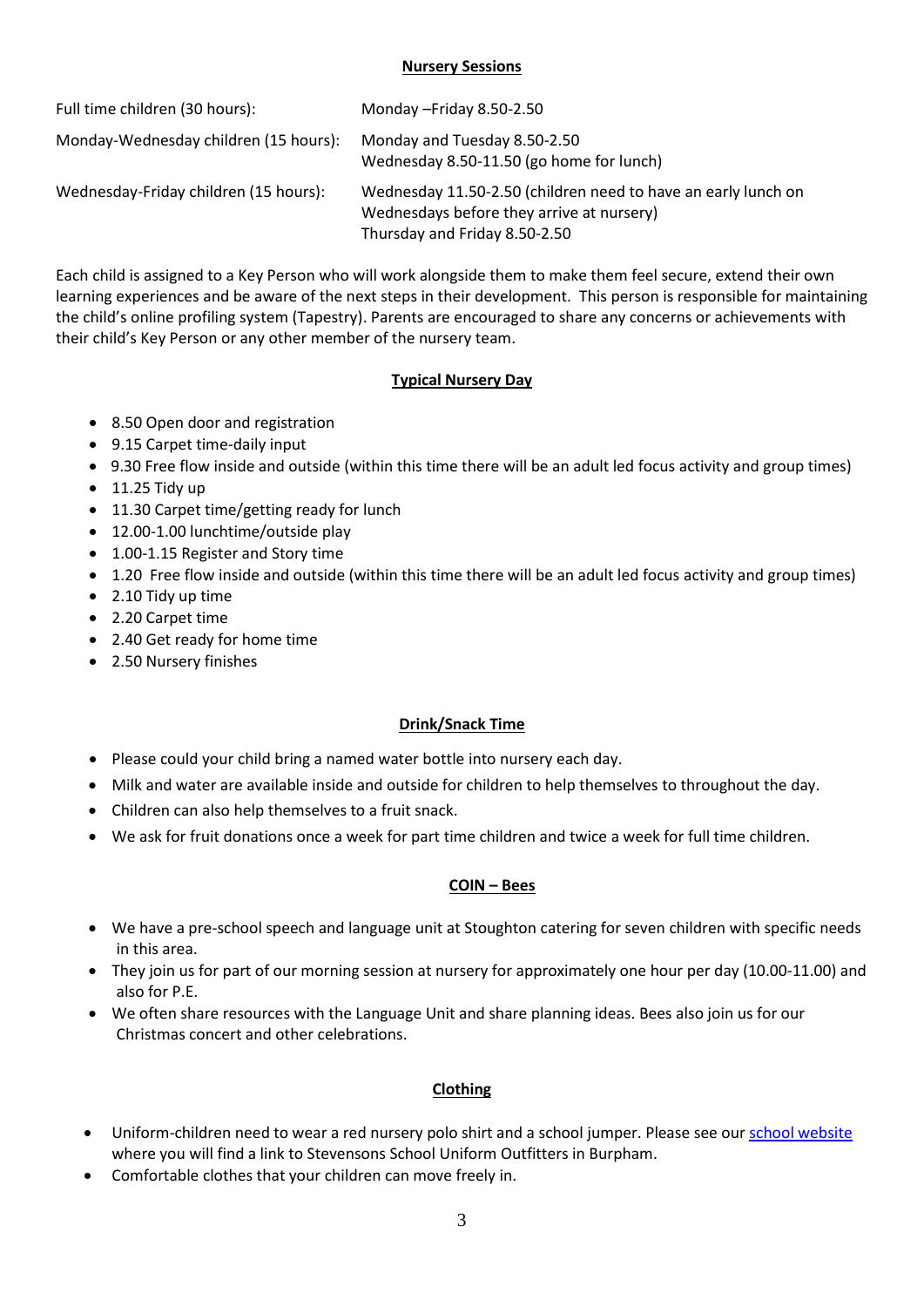- Sensible shoes (not flip flops or crocs) preferably with Velcro fastenings. They may wear sandals in the summer.
- Suitable clothing for messy and outdoor activities.

# **Physical Education**

- We have one PE session a week in the main school hall for our part time children and twice a week for full time children. This will start after the autumn half term once the children have settled in.
- The children take off their shoes and socks and are encouraged to do this independently.
- Please send them in shoes that they can put on and take off independently.
- Earrings are not allowed.
- Long hair should be tied back.

# **Wednesday Change-over Day**

- For Monday Wednesday children, pick up at 11:50am on a Wednesday will be as follows: please wait on the grassy area near the main nursery gate. The children will be dismissed from the middle doors under the sheltered area.
- For Wednesday Friday children arriving on Wednesday at 11:50am, please wait on the nursery racing track as usual. They will need to have an early lunch at home on this day. They will then play in one half of the nursery whilst the full-time children have their lunch.
- Full- time children will stay at nursery as usual.

# **Lunchtimes**

- Children need to bring a packed lunch in (**NO NUTS**, chocolate or fizzy drinks).
- Lunch will take place in the nursery.
- The part-time children coming in on Wednesday at 11:50am need to have their lunch at home before arriving at nursery on a Wednesday.
- The Monday to Wednesday children will be leaving before lunch on a Wednesday.

## **How we communicate with parents**

- ParentMail is used for most of our correspondence, forms and newsletters. You will receive a registration email within the first two weeks of term. Please note all payments should be made through ParentMail. We cannot take any cash payments in the nursery. If you do not receive your registration email please contact the office.
- Tapestry is a secure online learning journey
- School website
- Parents Evenings (this has been via Zoom this year) and reports
- Please feel free to email any concerns or enquiries you may have to:

[rcoles@stoughton.surrey.sch.uk](mailto:rcoles@stoughton.surrey.sch.uk)

[shanlan@stoughton.surrey.sch.uk](mailto:shanlan@stoughton.surrey.sch.uk)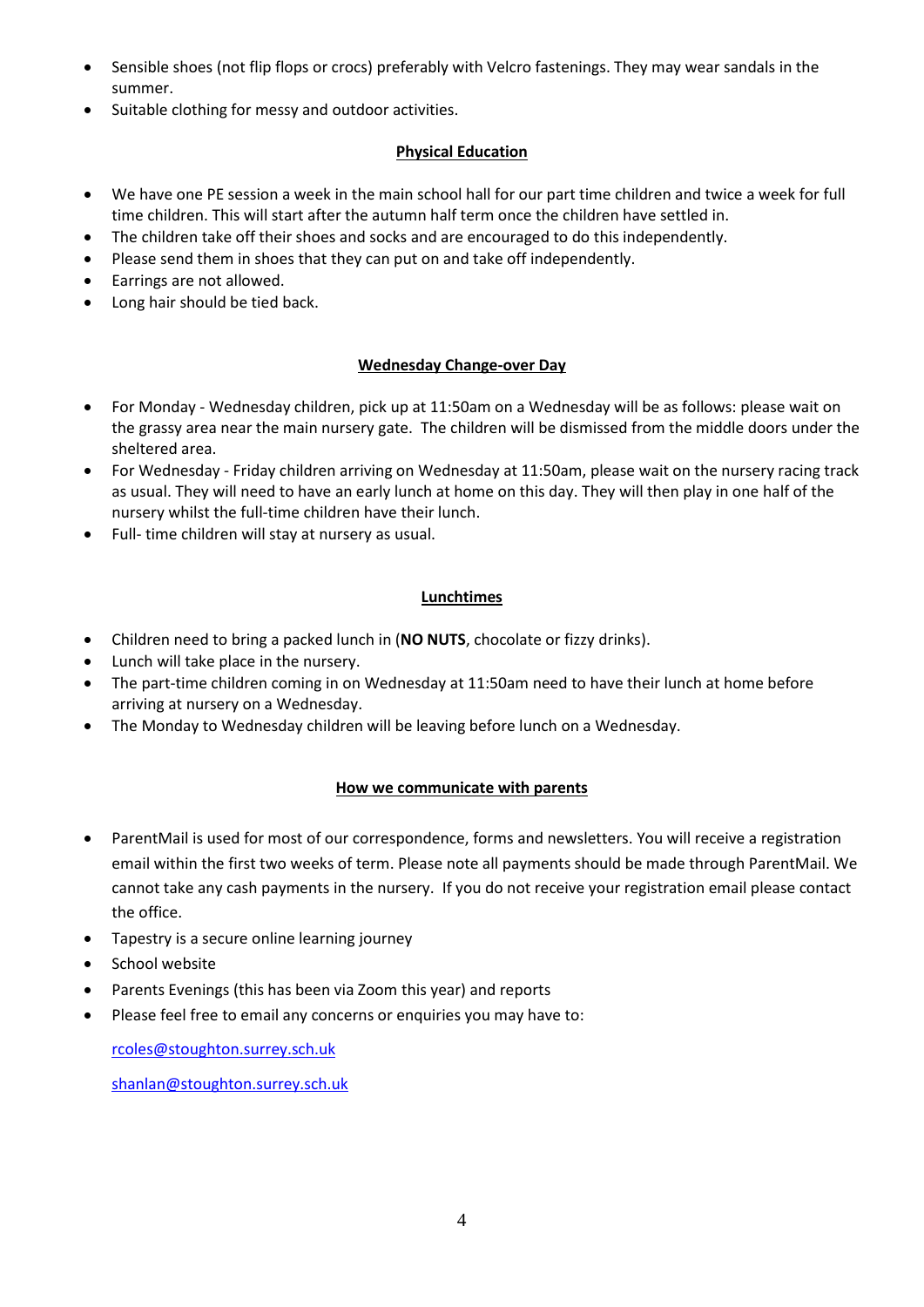# **Pick ups and Drop offs**

- Please let us know if anyone different is collecting your child, even if it is a relative. We won't release your child to someone who doesn't usually collect them, even if they feel comfortable and happy with them. In these circumstances we will call to gain permission before releasing them. You can notify us of someone different collecting your child in person or through using the Studybugs app.
- When you arrive in the morning with your child, please wait with them on the nursery racing track. Depending on circumstances at the time, please wear a face mask and maintain social distancing. When the door is opened and a member of staff welcomes the children in, please say goodbye to them at the bottom of the ramp and let them come up on their own. We cannot be sure if government guidelines will allow parents into the building and, furthermore, we have found that despite many of the headaches Covid-19 has caused, the children settled into nursery life much more quickly by saying goodbye outside and coming in independently.
- At pick up, please maintain social distancing and form a queue around the racing track, starting from the bottom of the ramp. We will dismiss the children in the order of the queuing parents.
- For Monday Wednesday children, pick up at 11:50am on a Wednesday will be as follows: please wait on the grassy area near the main nursery gate. The children will be dismissed from the middle doors under the sheltered area.
- For Wednesday Friday children arriving on Wednesday at 11:50am, please wait on the nursery racing track as usual.
- We will have a one-way system in place; please enter via the main nursery gate (come through the school gate and then turn right) and leave through the gate at the bottom of the nursery racing track.

## **Tapestry**

- Tapestry is a secure and personal online Learning Journey used by staff to share your child's achievements at school.
- Observations are added to individual children's journals in the form of photos and written observations.
- Tapestry gives you an insight into what your child has been learning at school.
- Parents can add to Tapestry to help staff build a better picture of the child's learning journey.
- Please complete the form on our website.

## **Donations**

- To help support our enriched curriculum we ask for a termly voluntary donation of £5 per term or £15 for the year which can be made, if you choose via the 'shop' in ParentMail.
- Tissues (one box per child, per term)
- We always appreciate newspapers, empty boxes and materials for our creative activities.
- Glue stick

## **How Parents Can Help**

- Please discourage your child from bringing in items from home. This is so we can limit the COVID risk and also so they get upset when items get lost.
- Please do not allow your child to play on the outside equipment before or after the session; the staff take a long time to set up all the activities and it can be a shame if they get played with before the session starts.